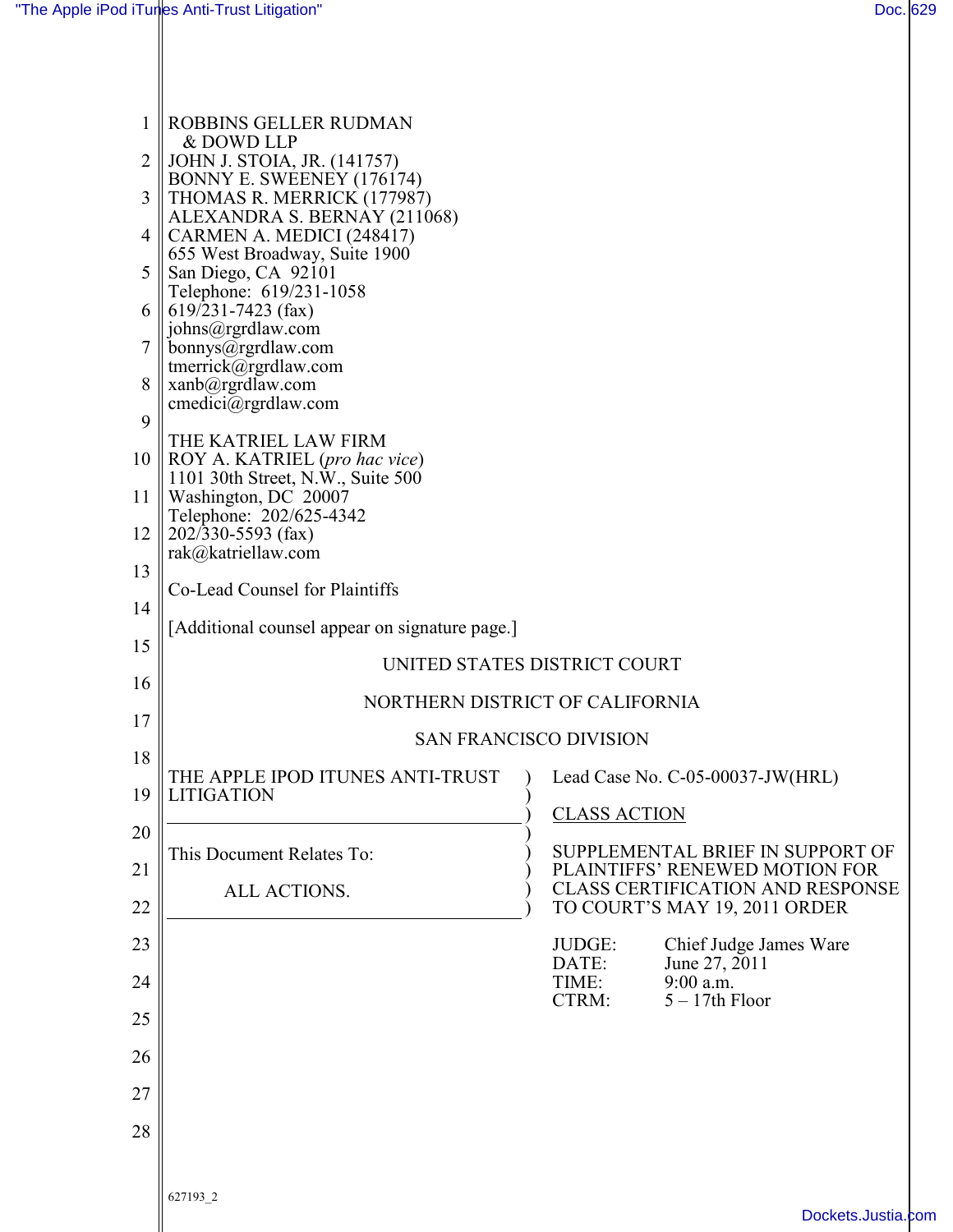#### $1$  | I. **INTRODUCTION**

| $\overline{2}$ | In the Court's May 19, 2011 Order, the Court requested further briefing regarding two issues                                                                                                           |  |  |
|----------------|--------------------------------------------------------------------------------------------------------------------------------------------------------------------------------------------------------|--|--|
| 3              | related to Plaintiffs' class certification motion. <sup>1</sup> The Court asked the parties to file simultaneous                                                                                       |  |  |
| $\overline{4}$ | supplemental briefs addressing "how the class should be defined and the length of the class period in                                                                                                  |  |  |
| 5              | light of the Court's ruling on Defendant's Motion for Summary Judgment." Id. at 15. The Court                                                                                                          |  |  |
| 6              | made clear in its ruling that "[b]ecause there is a genuine issue of fact as to whether Plaintiffs can                                                                                                 |  |  |
| 7              | state a claim under the Sherman Act for iTunes 7.0, the Court's earlier findings that Plaintiffs'                                                                                                      |  |  |
| 8              | proposed class satisfies the requirements of Rule 23(a) and 23(b)(3) still stand." <sup>2</sup>                                                                                                        |  |  |
| 9              | In accordance with the Court's May 19, 2011 and December 22, 2008 Orders, Plaintiffs                                                                                                                   |  |  |
| 10             | propose the following class definition:                                                                                                                                                                |  |  |
| 11             | All persons or entities, including resellers, in the United States (excluding<br>federal, state and local governmental entities, Apple, its directors, officers and                                    |  |  |
| 12             | members of their families) who purchased an iPod directly from Apple between<br>September 12, 2006 and March 31, 2009 ("Class Period").                                                                |  |  |
| 13             | <b>Class Definition</b><br>A.                                                                                                                                                                          |  |  |
| 14             | As Plaintiffs explained in their Reply Memorandum in Support of Plaintiffs' Renewed                                                                                                                    |  |  |
| 15             | Motion for Class Certification ("Reply Mem."), the class properly includes all direct purchasers of                                                                                                    |  |  |
| 16             |                                                                                                                                                                                                        |  |  |
| 17             | iPods, including resellers. <sup>3</sup> Dkt. No. 566. As the Court has previously stated: "[T]he Court                                                                                                |  |  |
| 18             |                                                                                                                                                                                                        |  |  |
| 19             |                                                                                                                                                                                                        |  |  |
| 20             |                                                                                                                                                                                                        |  |  |
| 21             | Dkt. No. 627 (Order Granting in Part and Denying in Part Defendant's Motion for Summary<br>Judgment; Denying as Premature Plaintiffs' Motion for Class Certification ("May 19, 2011 Order")).          |  |  |
| 22             | <i>Id.</i> at 14 (citing Dkt. No. 196 (Order Granting Plaintiffs' Motion for Class Certification as to                                                                                                 |  |  |
| 23             | Count's Two, Three, Four, Five, Six and Seven Only and Appointing Class Counsel Sua Sponte<br>Order Reconsidering Defendant's Motion to Dismiss Count One and Requiring Further Briefing               |  |  |
| 24             | ("December 22, 2008 Order") at 4-13)).                                                                                                                                                                 |  |  |
| 25             | Plaintiffs believe they have demonstrated that the named class representatives can properly<br>represent all class members, including resellers. If the Court finds, however, that only a reseller can |  |  |
| 26             |                                                                                                                                                                                                        |  |  |
|                | represent the resellers in the proposed class, a reseller can intervene in the action. Wambheim v. J.C.<br>Penney Co., No. C-75-2486-WTS, 1977 U.S. Dist. LEXIS 13852 (N.D. Cal. Sept. 22,             |  |  |
| 27             | 1977) (granting motion to intervene to represent subclass of workers). Plaintiffs Melanie Tucker and<br>Mariana Rosen purchased iPods after September 12, 2006 and plainly have standing.              |  |  |
| 28             |                                                                                                                                                                                                        |  |  |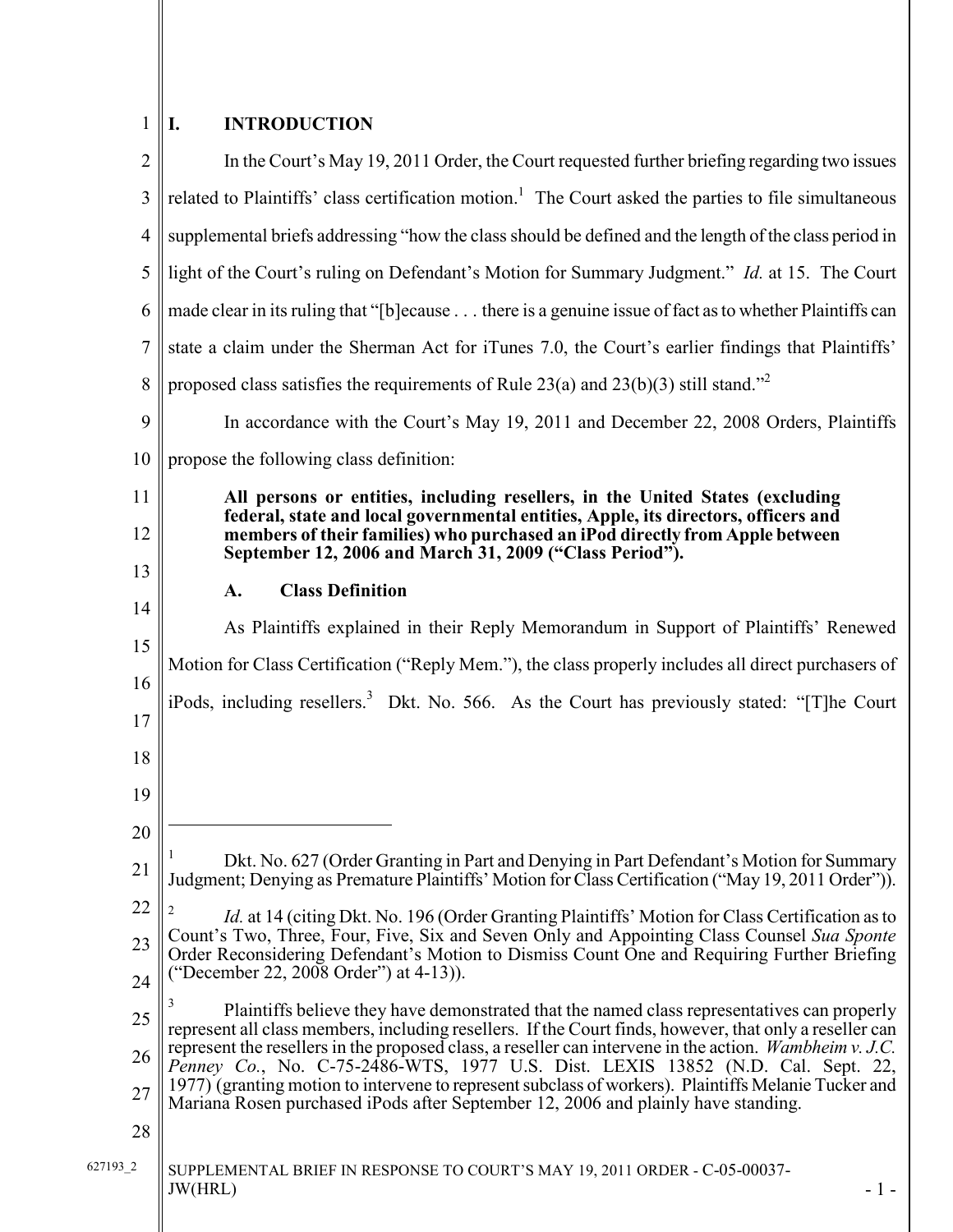1 considered Defendant's contentions that resellers should be excluded from the class definition" and 2 || "included resellers in the certified class."<sup>4</sup>

| 3              | As Plaintiffs detailed in their Reply Mem., resellers have always been included in the direct                                                                                                                                                                           |
|----------------|-------------------------------------------------------------------------------------------------------------------------------------------------------------------------------------------------------------------------------------------------------------------------|
| $\overline{4}$ | purchaser class definition. <sup>5</sup> Although Apple argued in opposition that Plaintiffs somehow waived                                                                                                                                                             |
| 5              | the right to include resellers in the class definition, Apple's argument was unsupported and contrary                                                                                                                                                                   |
| 6              | to the clear record in this case. Reply Mem. at 10. Plaintiffs' expert, Professor Roger G. Noll,                                                                                                                                                                        |
| $\overline{7}$ | addressed in detail both kinds of direct purchasers in his January 18, 2011 declaration. <sup>6</sup> Plaintiffs                                                                                                                                                        |
| 8              | have also diligently sought discovery as to resellers throughout the litigation. <sup>7</sup> Even Apple's expert                                                                                                                                                       |
| 9              | acknowledged the class includes resellers. <sup>8</sup> Moreover, because Plaintiffs allege damages based on                                                                                                                                                            |
| 10             | an overcharge theory, everyone, including resellers, who purchased an iPod from Apple was                                                                                                                                                                               |
| 11             | damaged by Apple's anticompetitive conduct. <sup>9</sup> See Reply Mem. at 12.                                                                                                                                                                                          |
| 12             |                                                                                                                                                                                                                                                                         |
| 13             |                                                                                                                                                                                                                                                                         |
| 14             |                                                                                                                                                                                                                                                                         |
| 15             |                                                                                                                                                                                                                                                                         |
| 16             |                                                                                                                                                                                                                                                                         |
| 17             |                                                                                                                                                                                                                                                                         |
| 18             | Dkt. No. 198 (Order Vacating Case Management Conference; Clarifying and Correcting<br>Class Certification Order; Setting Briefing Schedule ("January 15, 2009 Order") at 2).                                                                                            |
| 19             | See also Dkt. No. 532 (Plaintiffs' Notice of Motion and Renewed Motion for Class<br>Certification and Appointment of Lead Class Counsel); Dkt. No. 534 (Declaration of Bonny E.                                                                                         |
| 20<br>21       | Sweeney in Support of Plaintiffs' Notice of Motion and Renewed Motion for Class Certification and<br>Appointment of Lead Class Counsel).                                                                                                                                |
| 22             | See, e.g., Dkt. No. 535 (Declaration of Roger G. Noll ("Noll Decl.") at 14-17) (discussing<br>data issues with regard to resellers); <i>id.</i> at 69-70 (addressing damages methodology for resellers).                                                                |
| 23             | Dkt. No. 568 (Declaration of Alexandra S. Bernay in Support of Reply Memorandum in                                                                                                                                                                                      |
| 24             | Support of Plaintiffs' Renewed Motion for Class Certification ("Bernay Decl.")), $\P$ [8, 17-28.                                                                                                                                                                        |
| 25             | Dkt. No. 530 at 2-3 (Expert Report of Dr. Michelle M. Burtis); Dkt. No. 569 (Declaration of<br>Carmen A. Medici in Support of Reply Memorandum in Support of Plaintiffs' Renewed Motion for<br>Class Certification ("Medici Decl."), Ex. 1 at 46:18-25 (Burtis Depo.)). |
| 26<br>27       | See also Noll Decl.; Dkt. No. 567 (Reply Declaration of Roger G. Noll); Bernay<br>Decl.; Medici Decl.                                                                                                                                                                   |
| 28             |                                                                                                                                                                                                                                                                         |
| 627193 2       | SUPPLEMENTAL BRIEF IN RESPONSE TO COURT'S MAY 19, 2011 ORDER - C-05-00037-<br>JW(HRL)<br>$-2-$                                                                                                                                                                          |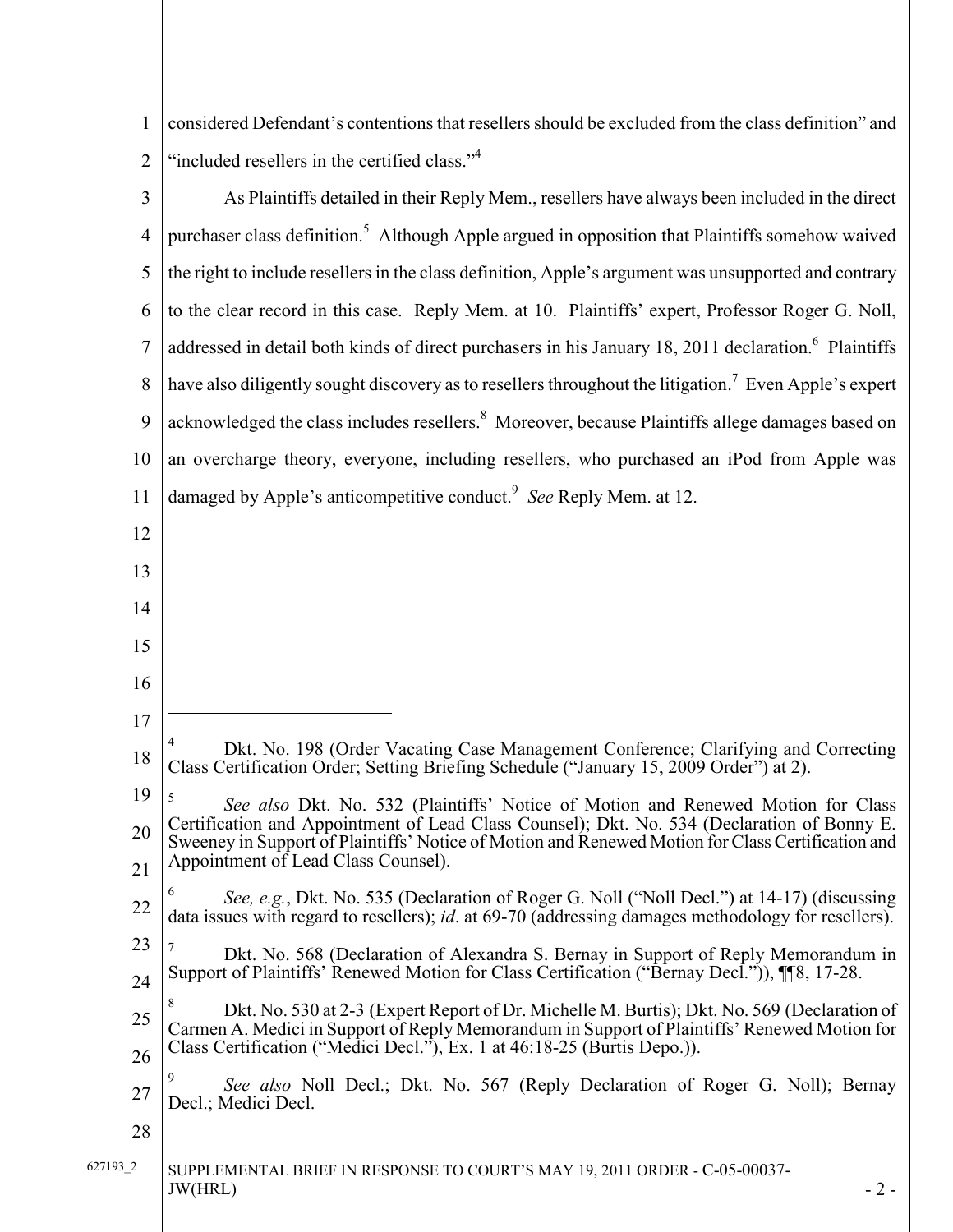1 2 3 4 5 6 7 Apple's other arguments regarding resellers were also not well taken. Reply Mem. at 11. Apple wrongly argued that resellers were not "similarly situated" to retail purchasers because resellers do not pay retail prices.<sup>10</sup> However, Apple's own internal documents show that the wholesale price resellers pay is based on retail prices. *Id.* at 22 (resellers' wholesale price is "set at varying discounts from Apple's retail price"). Therefore, if the retail price was impacted by Apple's monopoly maintenance scheme, the resellers also automatically paid more for their wholesale price. See also Noll Reply Decl. at 27.

8 9 10 11 12 13 14 15 16 Apple's claim that resellers could actually have benefited from higher retail prices has also been thoroughly rebutted. Reply Mem. at 11. As Plaintiffs explained, under settled federal antitrust law, a "pass-on" or "otherwise benefited" defense is barred. See Hanover Shoe, Inc. v. United Shoe Mach. Corp., 392 U.S. 481, 489, 88 S. Ct. 2224 (1968) (disallowing "pass on" defense; "[a]s long as the seller continues to charge the illegal price, he takes from the buyer more than the law allows"). Apple's other arguments regarding resellers related to typicality and supposed conflicts suffered from similar flaws. See Reply Mem. at 12-14. Apple points to nothing that would cause the Court to disturb its earlier ruling that resellers are naturally included in the class. January 15, 2009 Order at 2.

17 18 19 In sum, nothing substantive has changed with regard to the class definition. The Court's Order finding that a genuine issue of material fact exists as to Plaintiffs' antitrust claims related to iTunes 7.0 does not change the composition of the direct purchaser class.

20

### B. Class Period

21 22 23 24 25 26 27 As Apple's internal documents reveal, iTunes 7.0 was released to the public on September 12, 2006.<sup>11</sup> This date, in line with the Court's May 19, 2011 Order, properly serves as the starting date for the Class Period. "The relevant time, often referred to as the 'class period,' is, for example, the period during which members of the proposed class incurred the claimed injury." Manual for <u>.</u> <sup>10</sup> Dkt. No. 529 at 21-23 (Apple's Opposition to Renewed Motion for Class Certification). <sup>11</sup> Dkt. No. 539 (Declaration of Bonny E. Sweeney in Support of Plaintiffs' Memorandum in Opposition to Apple's Motion for Summary Judgment, Ex. 36 (chart listing release dates)).

28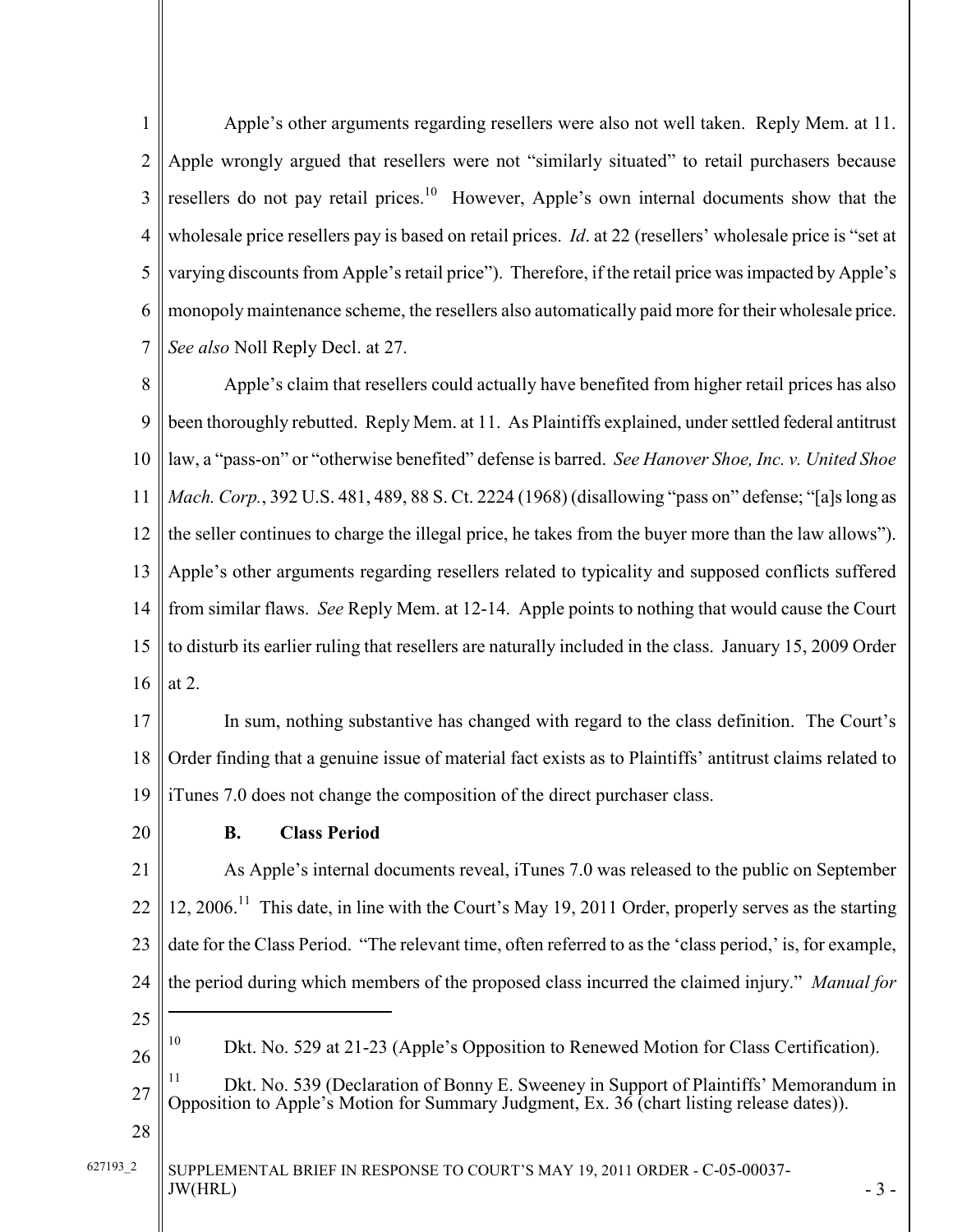| $\mathbf{1}$             | Complex Litigation (Fourth) §21.222. Therefore, the Class Period for the proposed class should run |                                                           |  |
|--------------------------|----------------------------------------------------------------------------------------------------|-----------------------------------------------------------|--|
| $\overline{2}$           | from the iTunes 7.0 release date, September 12, 2006 through March 31, 2009.                       |                                                           |  |
| 3                        | DATED: June 6, 2011                                                                                | Respectfully submitted,                                   |  |
| $\overline{\mathcal{A}}$ |                                                                                                    | ROBBINS GELLER RUDMAN<br>& DOWD LLP                       |  |
| 5                        |                                                                                                    | JOHN J. STOIA, JR.<br><b>BONNY E. SWEENEY</b>             |  |
| 6                        |                                                                                                    | THOMAS R. MERRICK<br><b>ALEXANDRA S. BERNAY</b>           |  |
| 7                        |                                                                                                    | <b>CARMEN A. MEDICI</b>                                   |  |
| 8                        |                                                                                                    |                                                           |  |
| 9                        |                                                                                                    | s/ Bonny E. Sweeney<br>BONNY E. SWEENEY                   |  |
| 10                       |                                                                                                    | 655 West Broadway, Suite 1900                             |  |
| 11                       |                                                                                                    | San Diego, CA 92101<br>Telephone: 619/231-1058            |  |
| 12                       |                                                                                                    | $619/231 - 7423$ (fax)                                    |  |
| 13                       |                                                                                                    | THE KATRIEL LAW FIRM<br>ROY A. KATRIEL                    |  |
| 14                       |                                                                                                    | 1101 30th Street, N.W., Suite 500<br>Washington, DC 20007 |  |
| 15                       |                                                                                                    | Telephone: 202/625-4342<br>$202/330 - 5593$ (fax)         |  |
| 16                       |                                                                                                    | Co-Lead Counsel for Plaintiffs                            |  |
| 17<br>18                 |                                                                                                    | BONNETT, FAIRBOURN, FRIEDMAN<br>& BALINT, P.C.            |  |
| 19                       |                                                                                                    | <b>ANDREW S. FRIEDMAN</b><br>FRANCIS J. BALINT, JR.       |  |
| 20                       |                                                                                                    | <b>ELAINE A. RYAN</b><br><b>TODD D. CARPENTER</b>         |  |
| 21                       |                                                                                                    | 2901 N. Central Avenue, Suite 1000<br>Phoenix, AZ 85012   |  |
| 22                       |                                                                                                    | Telephone: 602/274-1100<br>$602/274 - 1199$ (fax)         |  |
| 23                       |                                                                                                    | BRAUN LAW GROUP, P.C.                                     |  |
| 24                       |                                                                                                    | MICHAEL D. BRAUN<br>10680 West Pico Blvd., Suite 280      |  |
| 25                       |                                                                                                    | Los Angeles, CA 90064<br>Telephone: 310/836-6000          |  |
| 26                       |                                                                                                    | $310\sqrt{836-6010}$ (fax)                                |  |
| 27                       |                                                                                                    |                                                           |  |
| 28                       |                                                                                                    |                                                           |  |
| 627193_2                 | SUPPLEMENTAL BRIEF IN RESPONSE TO COURT'S MAY 19, 2011 ORDER - C-05-00037-<br>JW(HRL)              | $-4-$                                                     |  |
|                          |                                                                                                    |                                                           |  |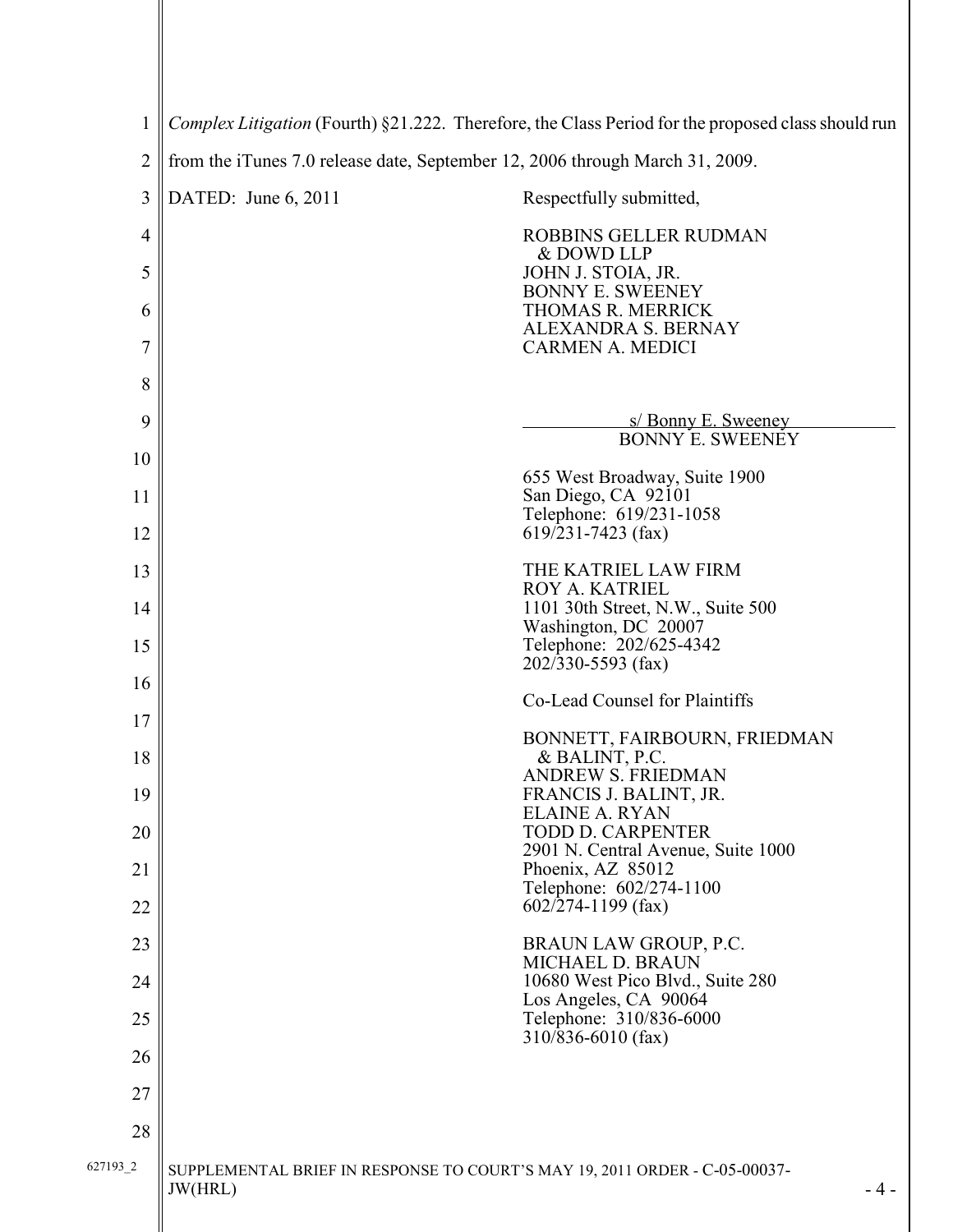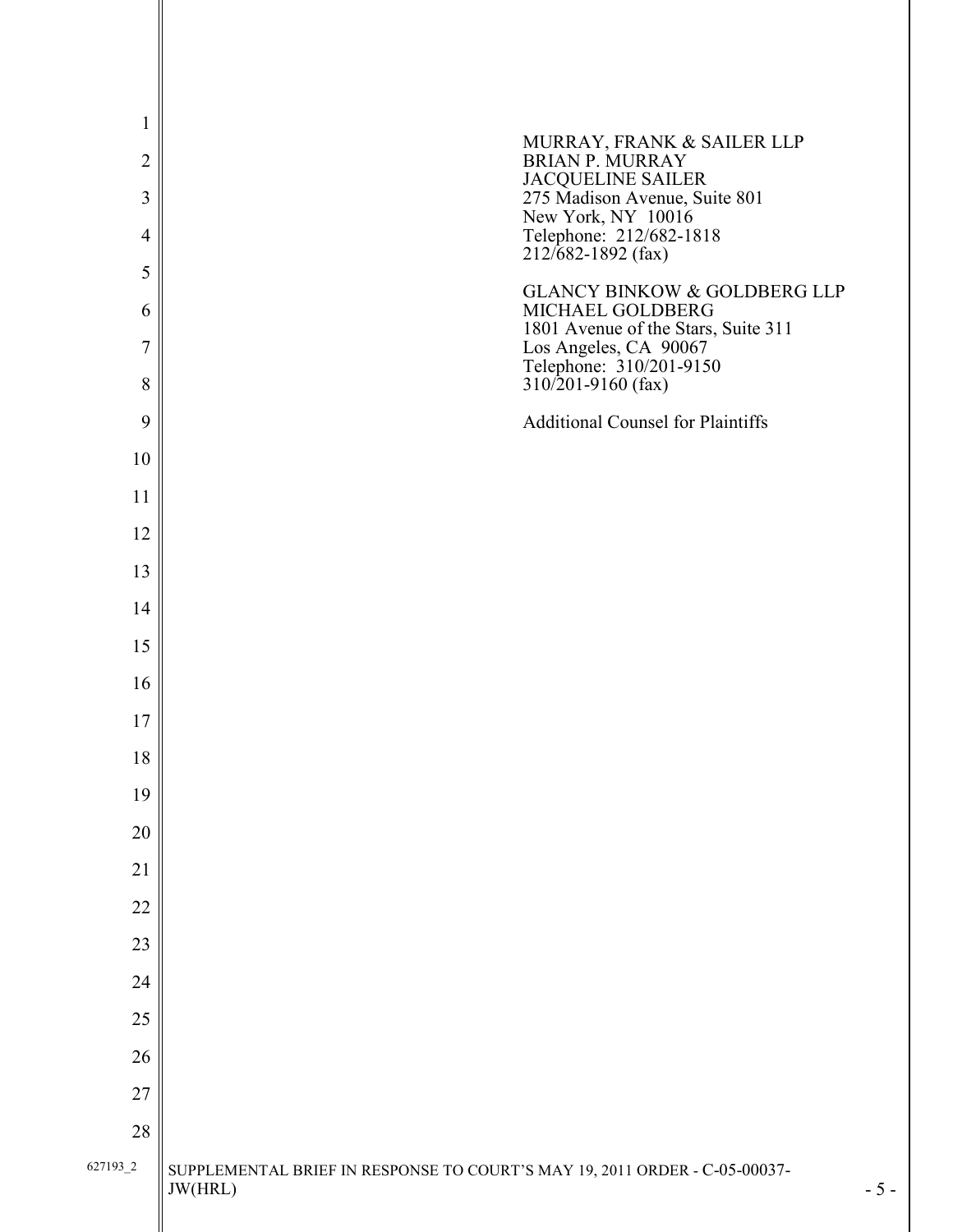| $\mathbf{1}$   | <b>CERTIFICATE OF SERVICE</b>                                                                        |  |  |
|----------------|------------------------------------------------------------------------------------------------------|--|--|
| $\overline{2}$ | I hereby certify that on June 6, 2011, I authorized the electronic filing of the foregoing with      |  |  |
| 3              | the Clerk of the Court using the CM/ECF system which will send notification of such filing to the    |  |  |
| 4              | e-mail addresses denoted on the attached Electronic Mail Notice List, and I hereby certify that I    |  |  |
| 5              | caused to be mailed the foregoing document or paper via the United States Postal Service to the non- |  |  |
| 6              | CM/ECF participants indicated on the attached Manual Notice List.                                    |  |  |
| $\overline{7}$ | I certify under penalty of perjury under the laws of the United States of America that the           |  |  |
| 8              | foregoing is true and correct. Executed on June 6, 2011.                                             |  |  |
| 9              | s/Bonny E. Sweeney<br>BONNÝ E. SWEENEY                                                               |  |  |
| 10             | <b>ROBBINS GELLER RUDMAN</b>                                                                         |  |  |
| 11             | & DOWD LLP                                                                                           |  |  |
| 12             | 655 West Broadway, Suite 1900<br>San Diego, CA 92101-3301                                            |  |  |
| 13             | Telephone: 619/231-1058<br>$619/231 - 7423$ (fax)                                                    |  |  |
| 14             | E-mail:<br>bonnys@rgrdlaw.com                                                                        |  |  |
| 15             |                                                                                                      |  |  |
| 16             |                                                                                                      |  |  |
| 17             |                                                                                                      |  |  |
| 18             |                                                                                                      |  |  |
| 19             |                                                                                                      |  |  |
| 20             |                                                                                                      |  |  |
| 21             |                                                                                                      |  |  |
| 22             |                                                                                                      |  |  |
| 23             |                                                                                                      |  |  |
| 24             |                                                                                                      |  |  |
| 25             |                                                                                                      |  |  |
| 26             |                                                                                                      |  |  |
| 27             |                                                                                                      |  |  |
| 28             |                                                                                                      |  |  |
|                |                                                                                                      |  |  |
| 627193_2       |                                                                                                      |  |  |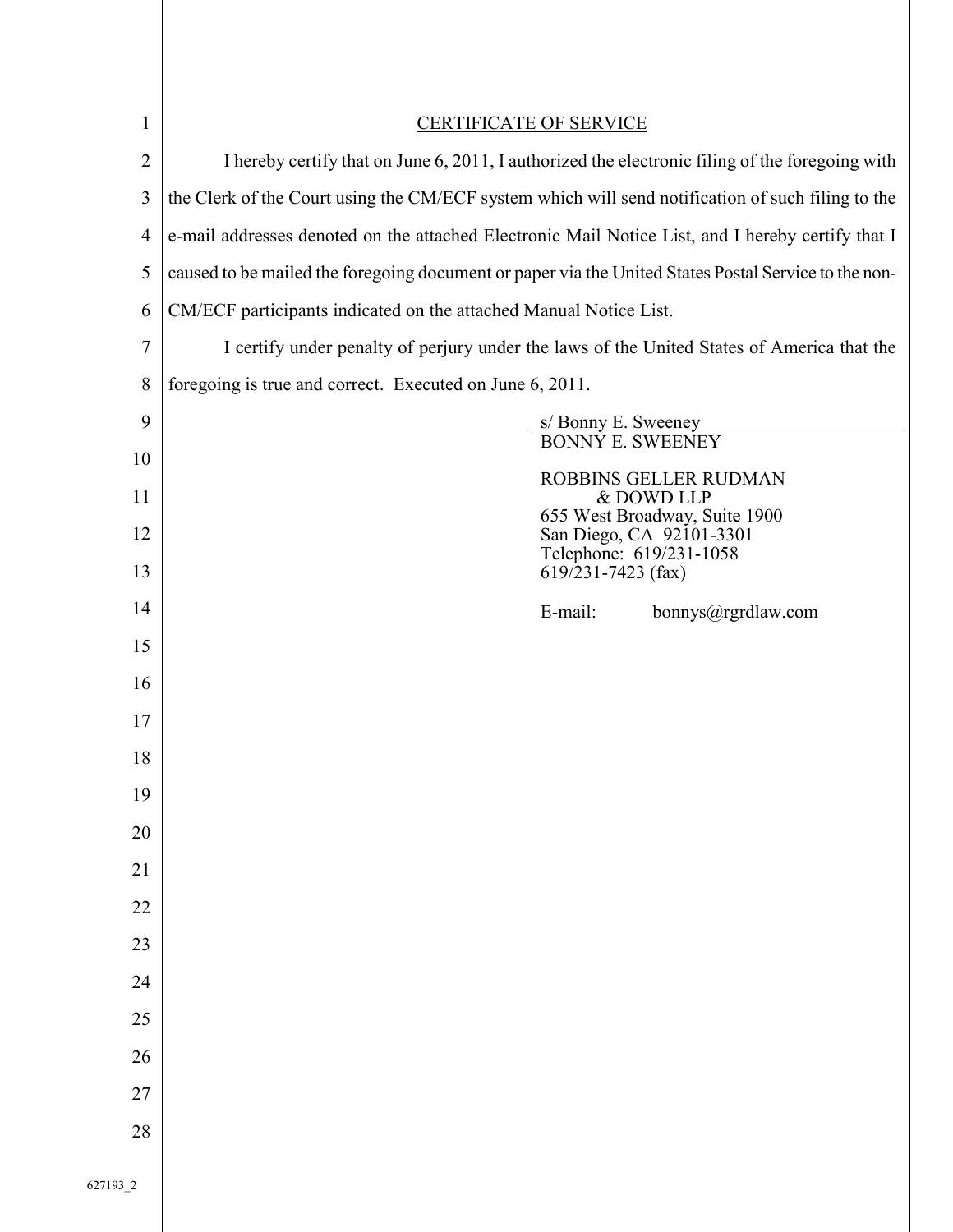# **Mailing Information for a Case 5:05-cv-00037-JW**

## **Electronic Mail Notice List**

The following are those who are currently on the list to receive e-mail notices for this case.

- <sup>z</sup> **Francis Joseph Balint , Jr** fbalint@bffb.com
- <sup>z</sup> **Alexandra Senya Bernay**  xanb@rgrdlaw.com
- <sup>z</sup> **Michael D Braun**  service@braunlawgroup.com
- <sup>z</sup> **Michael D. Braun**  service@braunlawgroup.com,clc@braunlawgroup.com
- <sup>z</sup> **Todd David Carpenter**  tcarpenter@bffb.com,pjohnson@bffb.com,rcreech@bffb.com
- <sup>z</sup> **Andrew S. Friedman**  khonecker@bffb.com,rcreech@bffb.com,afriedman@bffb.com
- Alreen Haeggquist alreenh@zhlaw.com,judyj@zhlaw.com,winkyc@zhlaw.com
- <sup>z</sup> **Roy Arie Katriel**  rak@katriellaw.com,rk618@aol.com
- <sup>z</sup> **Thomas J. Kennedy**  tkennedy@murrayfrank.com
- David Craig Kiernan dkiernan@jonesday.com,lwong@jonesday.com
- <sup>z</sup> **Carmen Anthony Medici**  cmedici@rgrdlaw.com,slandry@rgrdlaw.com
- <sup>z</sup> **Thomas Robert Merrick**  tmerrick@rgrdlaw.com,e\_file\_sd@rgrdlaw.com,e\_file\_sf@rgrdlaw.com
- <sup>z</sup> **Caroline Nason Mitchell**  cnmitchell@jonesday.com,mlandsborough@jonesday.com,ewallace@jonesday.com
- <sup>z</sup> **Robert Allan Mittelstaedt**  ramittelstaedt@jonesday.com,mlandsborough@jonesday.com
- <sup>z</sup> **Brian P Murray**  bmurray@murrayfrank.com
- <sup>z</sup> **George A. Riley**  griley@omm.com,lperez@omm.com,cchiu@omm.com
- Elaine A. Ryan